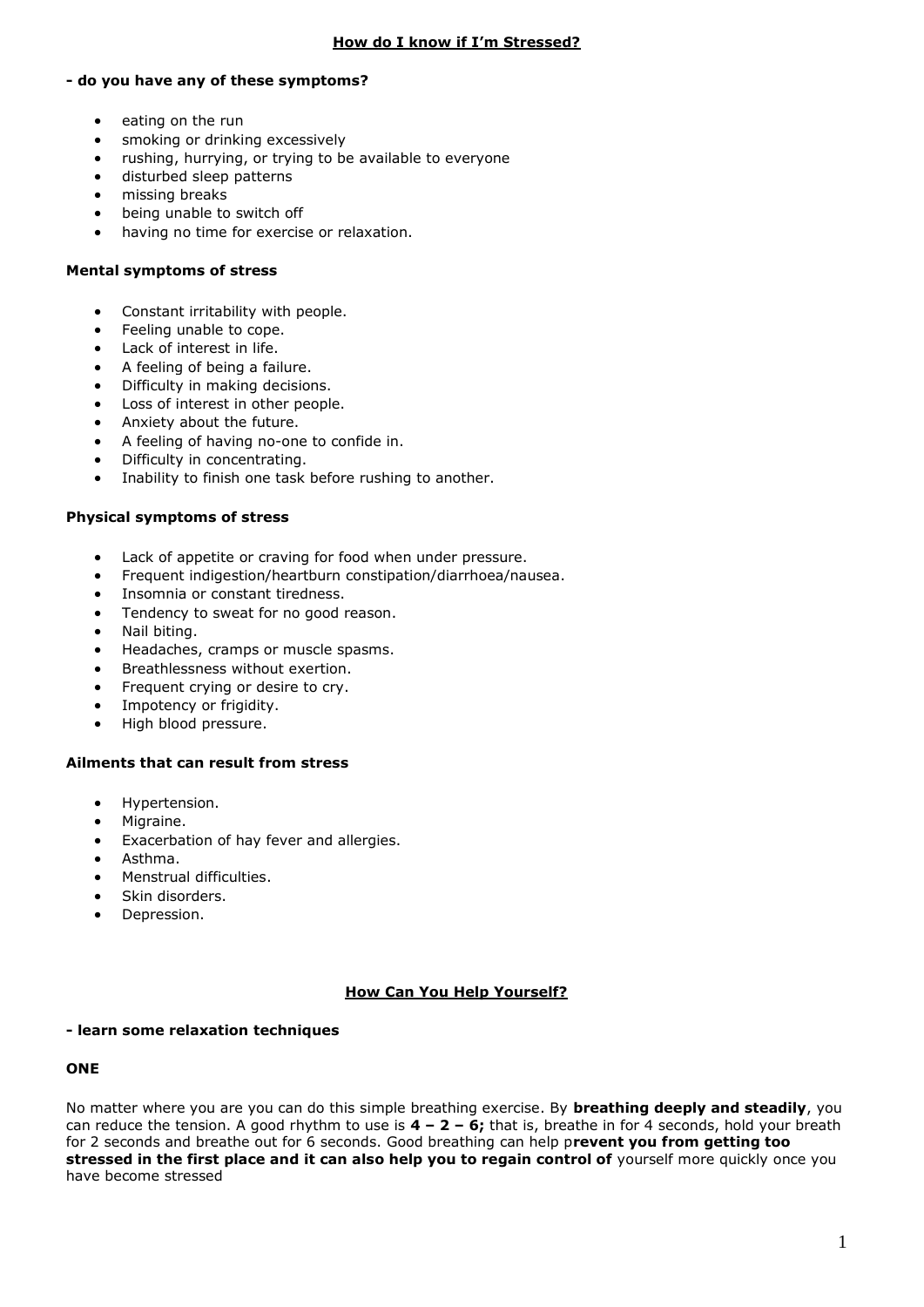#### **TWO**

Physical stress reactions can come upon us in a split second, but because of the **hormones** they release in our bodies, it takes much longer for them to fade away. To speed that recovery up, **you must let your body relax**. If the body is allowed to recover, the mind and the physical symptoms will follow. Once you have finished a particular piece of work, stop for five or ten minutes and allow yourself to rest.

You could:

#### **have something to eat.**

Sit down and put the food on a plate, even if it's just an apple or a biscuit. Eating while you are standing up or out of a packet doesn't help you to relax.

#### **go somewhere quiet.**

If you are working in a busy environment, find somewhere to go and be alone for a few minutes, even if it's just to the toilet. Close your eyes for a while and let your body rest.

#### **change your scenery.**

'A change of scene is as good as a rest' goes the old saying and it's true. Do not spend your whole lunch hour at your desk or in your working environment. Walk around the block if you can and do the breathing exercises.

#### **Back**

- Lie down on the floor or a firm mattress. Loosen any tight clothing.
- Pull your knees up so that your feet are flat on the floor, hip-width apart.
- Let your hands rest on the floor beside your hips.
- Feel the lower part of your back make contact with the floor. Close your eyes.
- Stay in this position for 20 seconds.
- Bring your knees up to your chest and hug your knees to you.
- Stay in this position for 20 seconds; you will feel your lower back pressing into the floor.
- Go back to the original position and repeat the entire process twice more.

#### **Body**

- Lie down on the floor or a bed.
- Let your arms and legs lie loosely stretched out.
- Close your eyes and tense your feet and lower legs. Hold for a count of 5. Release the tension.
- Take a deep breath through your nose, hold it for a count of 2 and then breathe out slowly.
- Now tense your thighs and buttocks, repeating the process that you did with your feet and lower legs.
- Continue working your way up your body: the tummy, chest, hands, arms and shoulders and finally your face.
- After you have finished, remain lying down for a moment.

This exercise systematically releases the tension throughout your body, helping it to relax and allowing you to sleep better.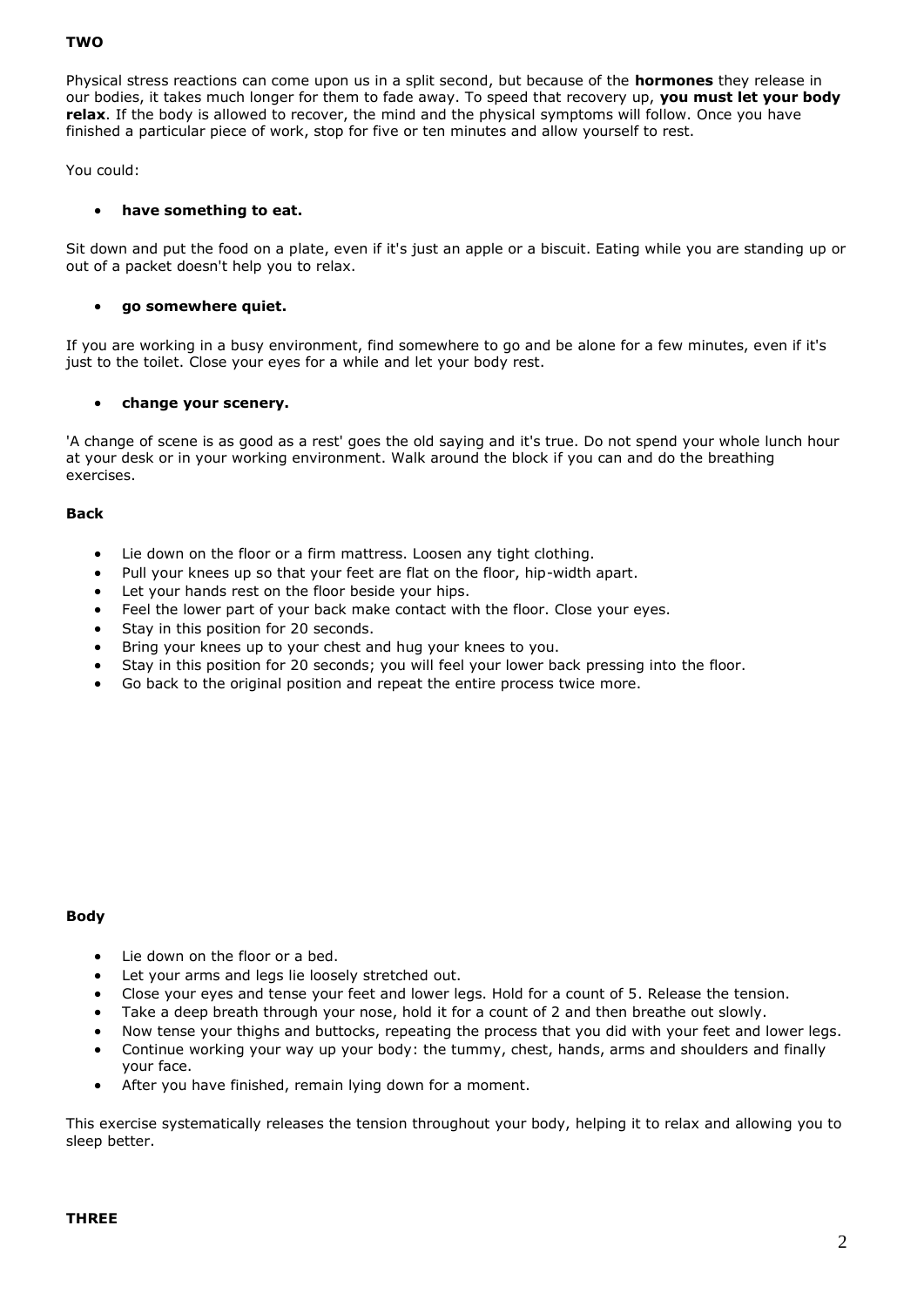If we don't move our bodies very much, all the adrenalin and stress hormones that have been released into the bloodstream stay there for longer than they should. That is why some people find it difficult to relax even when the stressful time has passed.

One way to prevent a build-up of adrenalin is to exercise. This is not to say that you should be at the gym every day, working up a sweat. A brisk walk is a good way to get fresh air and exercise. Just 30 minutes of exercise each day can be beneficial. You can split it up into smaller chunks if necessary

### **FOUR**

While it is important to relax your body, you shouldn't neglect your mind. 'Visualisation' helps your mind to drop out of its stress mode and all you need is the ability to daydream!

- Choose a word that you associate with calmness (such as 'peace', 'quiet', 'stillness' or 'harmony').
- Sit or lie down and close your eyes.
- Repeat the word in your mind until an image or scene appears that fits that word. It can be real or imaginary.
- Bring all your senses into the image (imagine the colours, smell, touch and sounds that are part of the image). The more detailed it gets, the better the effect on your mind and body.

#### **FIVE**

We must all accept that there will be times in our lives when we feel tense, nervous or excited. Accepting that fact is one step on the road to stress management. Here are a few techniques to help you keep stress under control.

- **Review your time and manage it as efficiently as possible**. This will mean planning time to rest and relax in your own way as well as achieving what you need to at work. Setting priorities and making yourself get on with the most urgent tasks will ensure that you don't experience stress from the worry of approaching deadlines.
- **Consider the areas where you could be more assertive**. In being assertive (not aggressive) you are learning to respect yourself and be honest with others. This will involve you being comfortable telling people positive things, but also being able to tell them less positive things in a sensitive way.
- Assertiveness means being able to stand up for your own rights and opinions without violating the rights of others.
- **Exercise often**. When exercising, you will be using up the chemicals produced by stress so that your body doesn't continue to be affected by them.
- **Make sure that you get enough sleep**.
- **Review your diet and eating patterns**, including the amount of alcohol you drink.
- **Cut down on – or better still, stop – smoking**.
- **Learn relaxation as a first-aid technique when under stress.**
- **Become more aware of yourself and your strengths and weaknesses.** Your self-image is important in keeping stress in check.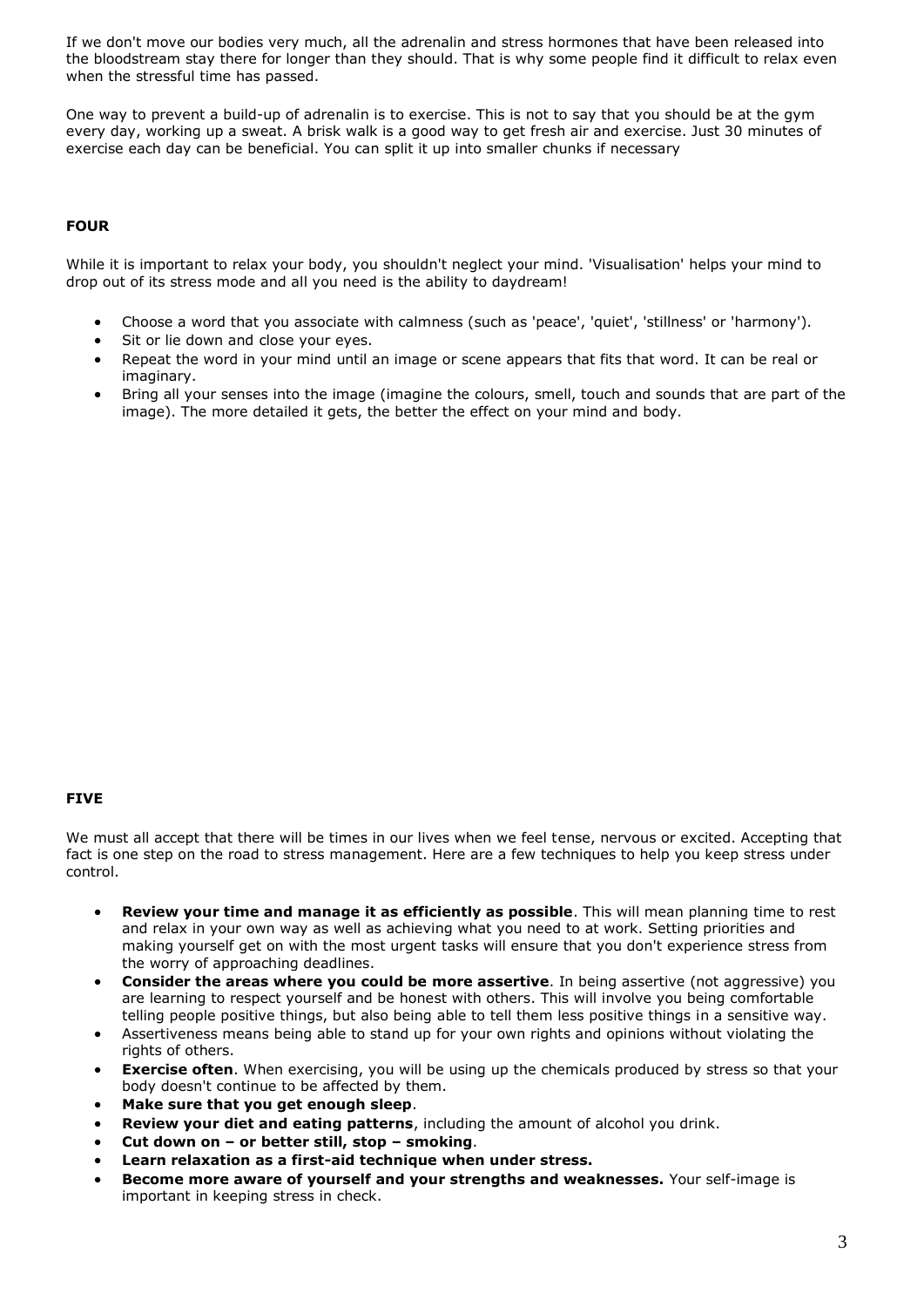- **Develop or reinforce your support network**. We all need different kinds of support, but it is important to know that you're not alone and colleagues, friends and family are there to help, if you want them to.
- **Talk about any issues you have with the appropriate person before they escalate**. Just talking and being listened to helps you to get things into perspective and move on.



# **Faulty Thinking**

**ANTs** (Automatic Negative Thoughts)

# **Challenge them:**

- 1. Is there evidence for what I am thinking?
- 2. How do those thoughts make me feel?
- 3. What would I prefer / best hopes?
- 4. How / what could I think differently?
- 5. How / when will I know the effect?
- 6. What might the positive effects be?
- 7. Test it out…